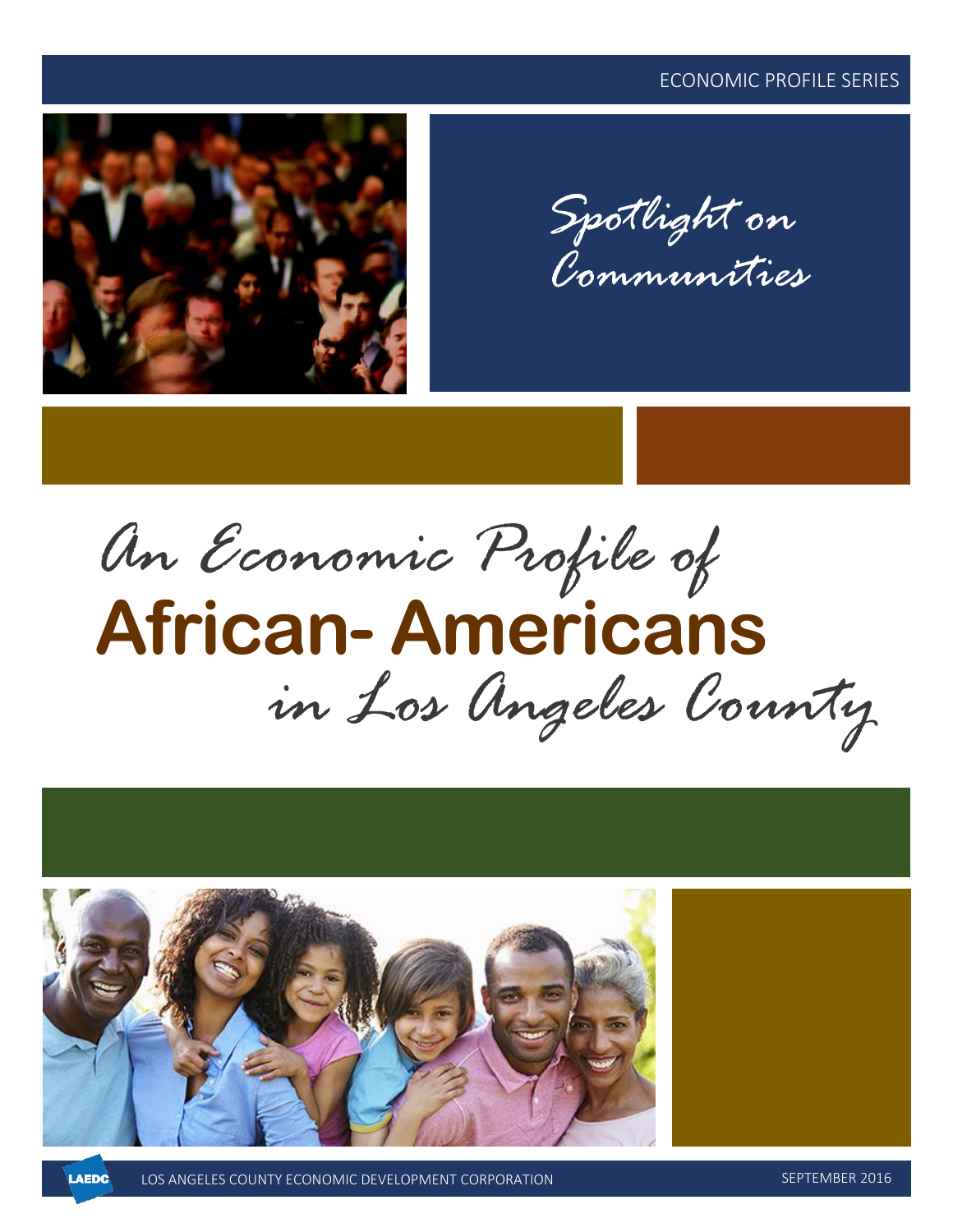EPEOPLEPEOPLEPEOPLE



**Los Angeles County, accounting for 8.2% of LA County's population.** 

**African-Americans account for 5.8% of California's population, and 12.7% of the nation's population.**

**Per capita income is**



. . . . . . . . . . . . . .

**compared to the Los Angeles County average of \$28,370.**

**This is 2.3% higher than the per capita income of African-Americans across the state and 23.6% higher than those across the nation.**

#### **Educational attainment**

**89.4% of African-Americans aged 25 years and older have at least a high school diploma, compared to 76.3% of all other residents in Los Angeles County.**



**a**





**32.8%**

**The most popular BA degrees among African-Americans in Los Angeles County are in Science and Engineering, followed by Arts and Humanities. This mirrors the BA degree choice at the national level.**

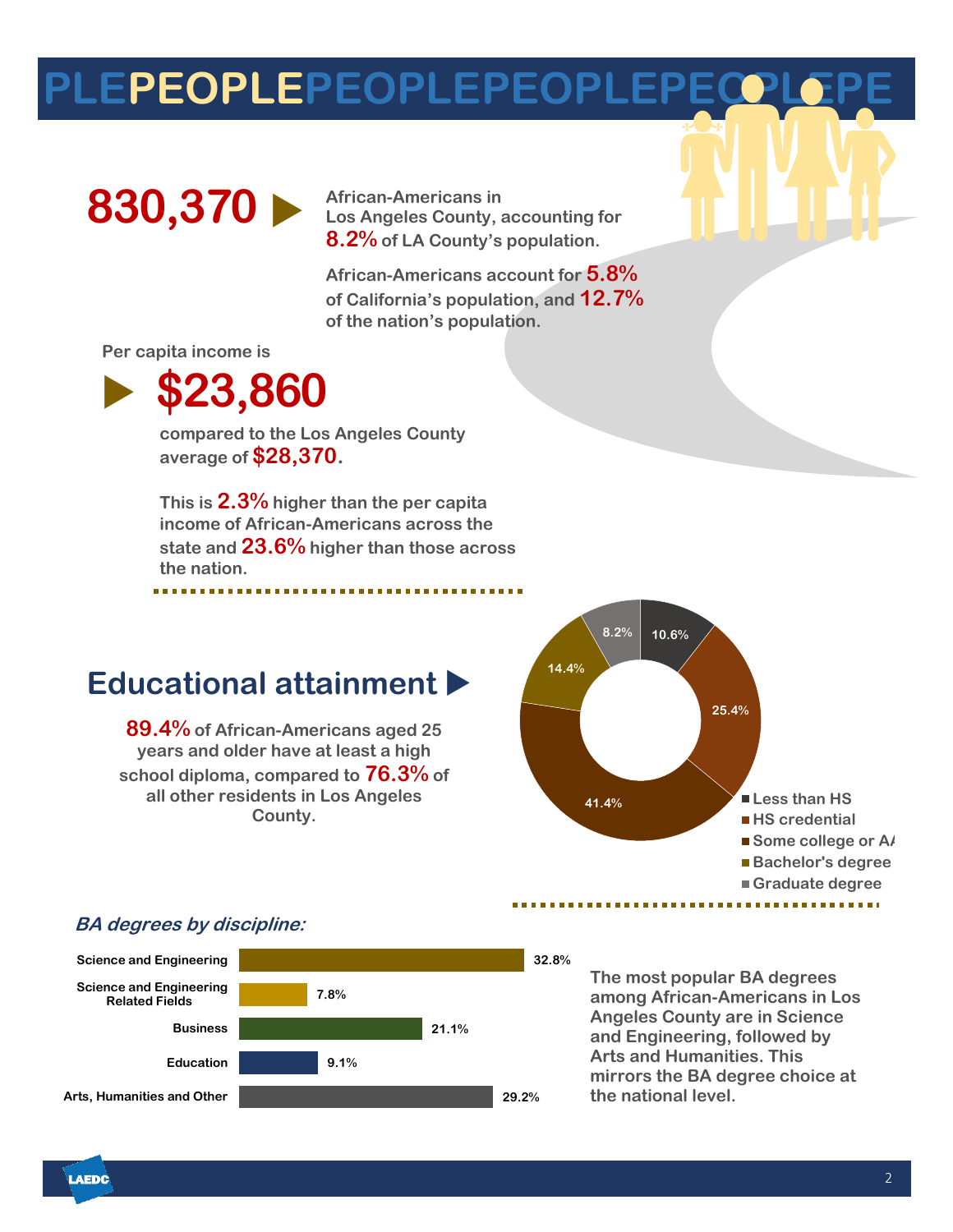### **PLEPEOPLEPEOPLEPEOPLEPEOPLEPE**

**households in Los Angeles County** 



**Median household income is**

**\$40,650** compared to the Los Angeles County

**median of \$55,750.**

**This is 4.4% less than the median African-American household income across the state and 14.6% higher than that across the nation.**



**accounting for 20% of all African-American families in Los Angeles County.**

#### **Poverty by family type:**





**Other; no husband; no related children**

- **Other; no husband; related children**
- **Other; no wife; no related children**
- **Other; no wife; related children**
- **Married couple; no related children**
- **Married couple;**

**Of all African-American families in poverty, more than 60% are single mothers with children under 18 years of age at home.** 

**families**



**a**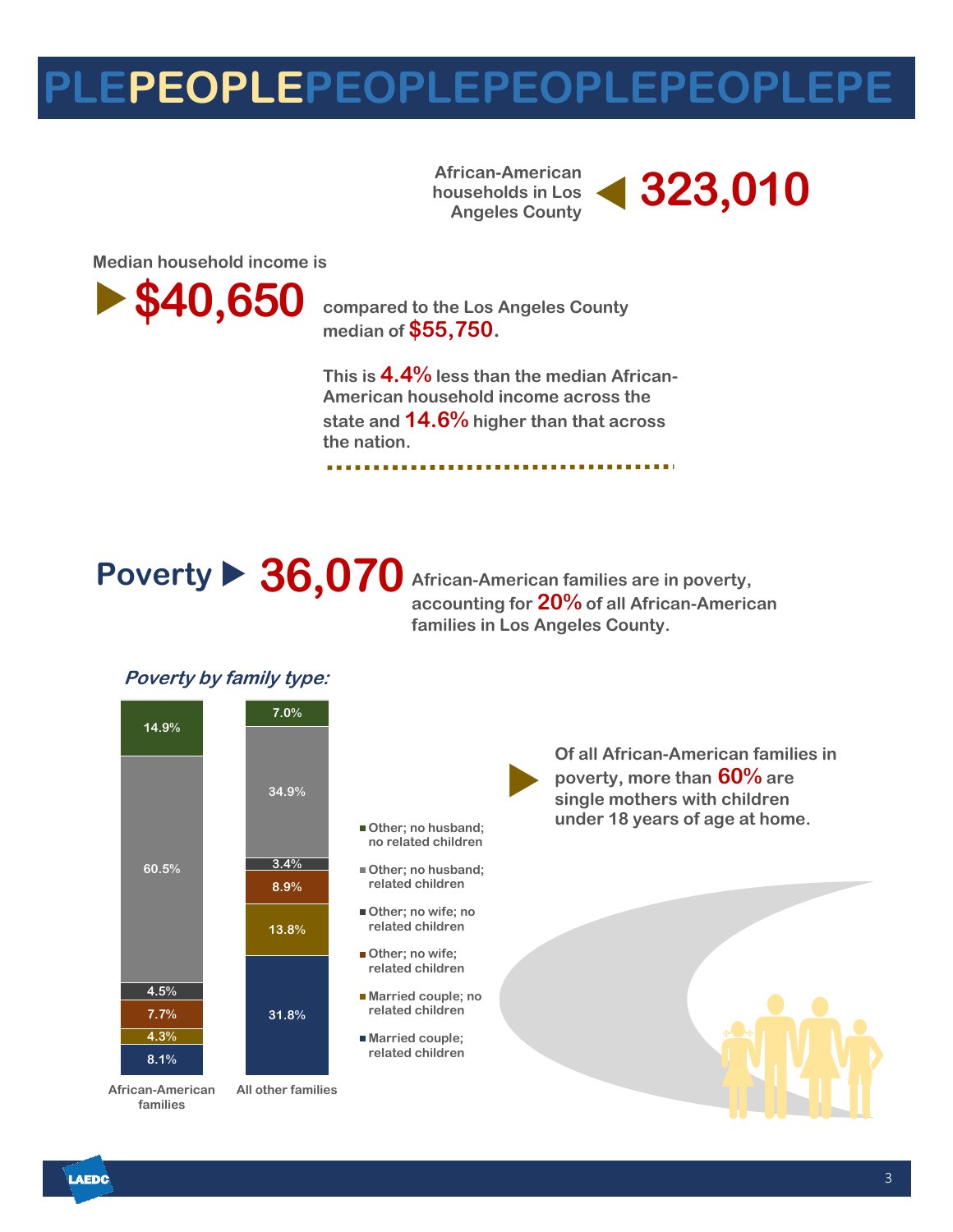### EPEOPLEPEOPLEPEOPLEPEOPLE

### **Household expenditures**



**Average annual expenditures for African American households is**



..............

**compared to the Los Angeles County median of \$51,700 for all other households in Los Angeles County.** 



**As with other Los Angeles County households, African-American households spend the largest share of their expenditures on housing.**

**Total household spending in Los Angeles County in 2014 was**

# **\$13.8 billion of which taxes were \$1.4 billion.**

#### **Economic impact**

**The economic impact in Los Angeles County of the household spending in 2014 of African-American households was**

### **\$19.2 billion**

**in economic output (or revenues for local firms), supporting 128,600 jobs in Los Angeles County with total labor income of \$5.8 billion and federal, state and local tax revenues of \$2.7 billion.**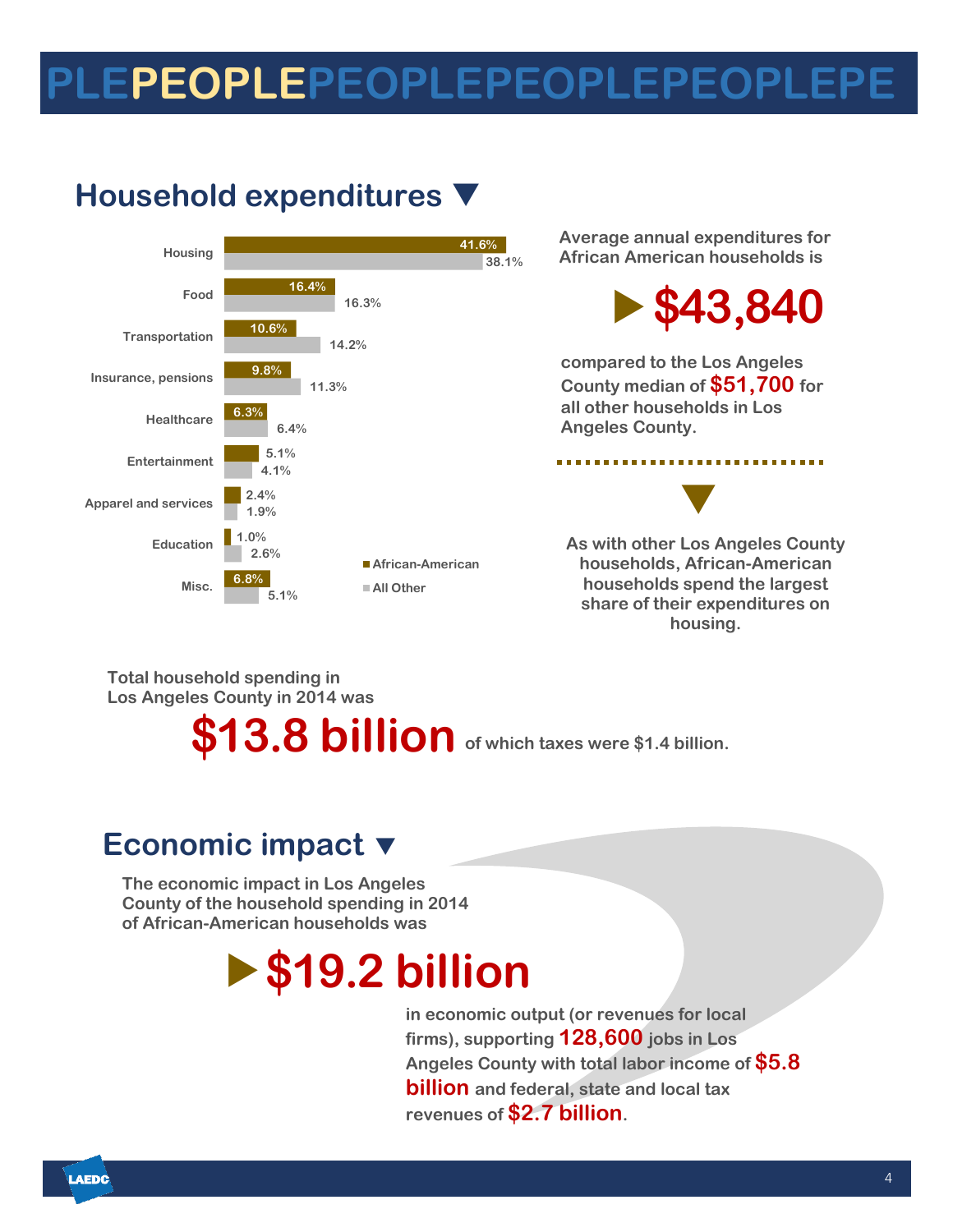### **OBSJOBSJOBSJOBSJOBSJOBSJOBSJ**

#### **Unemployment**

**The unemployment rate of African-Americans is 3 percentage points above all other workers in Los Angeles County.** 



**344,780 African-Americans in Los Angeles County that hold a job.**



#### **Employment by occupation**

**A plurality of working African-Americans in Los Angeles County are employed in management, business, science and arts occupations. The second most common occupation is sales.**

- **Management, business, science, arts**
- Service occupations
- Sales / office
- **Natural resources, construction, maintenance**
- **Production, transportation, material moving**

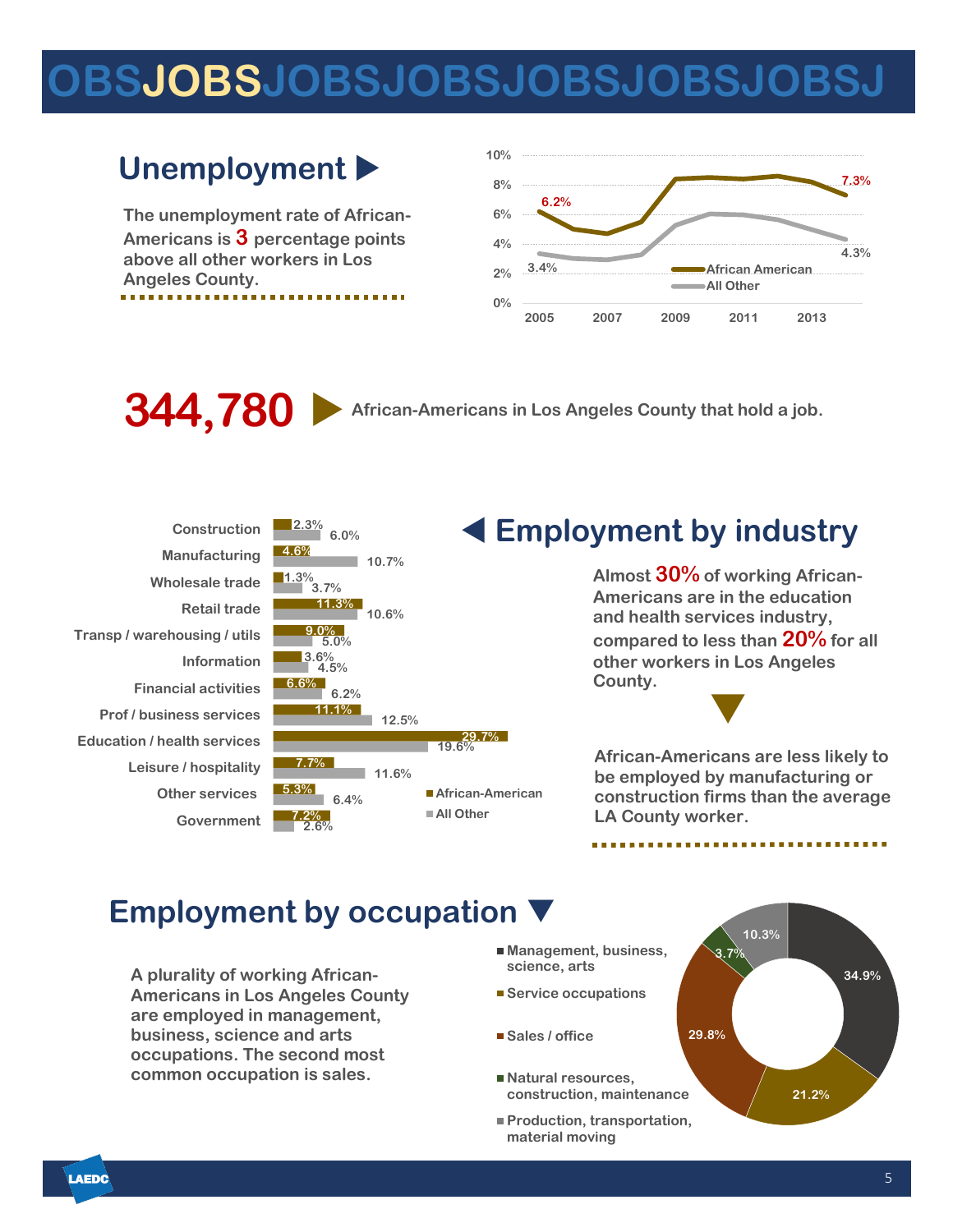### **SESBUSINESSESBUSINESSESBUSINES**



**Firms in Los Angeles County at least partly owned by African-Americans in 2012, an increase of 21,890 since 2007.**



#### **Firms by industry**



**Almost 27% of African-American-owned firms are engaged in "Other services," which includes automotive repairs and maintenance, personal care services, drycleaning and civic organizations, while 21% are in education and health services, and almost 18% are in professional and business services.**

. . . . . . . . . . . . . . . . . .

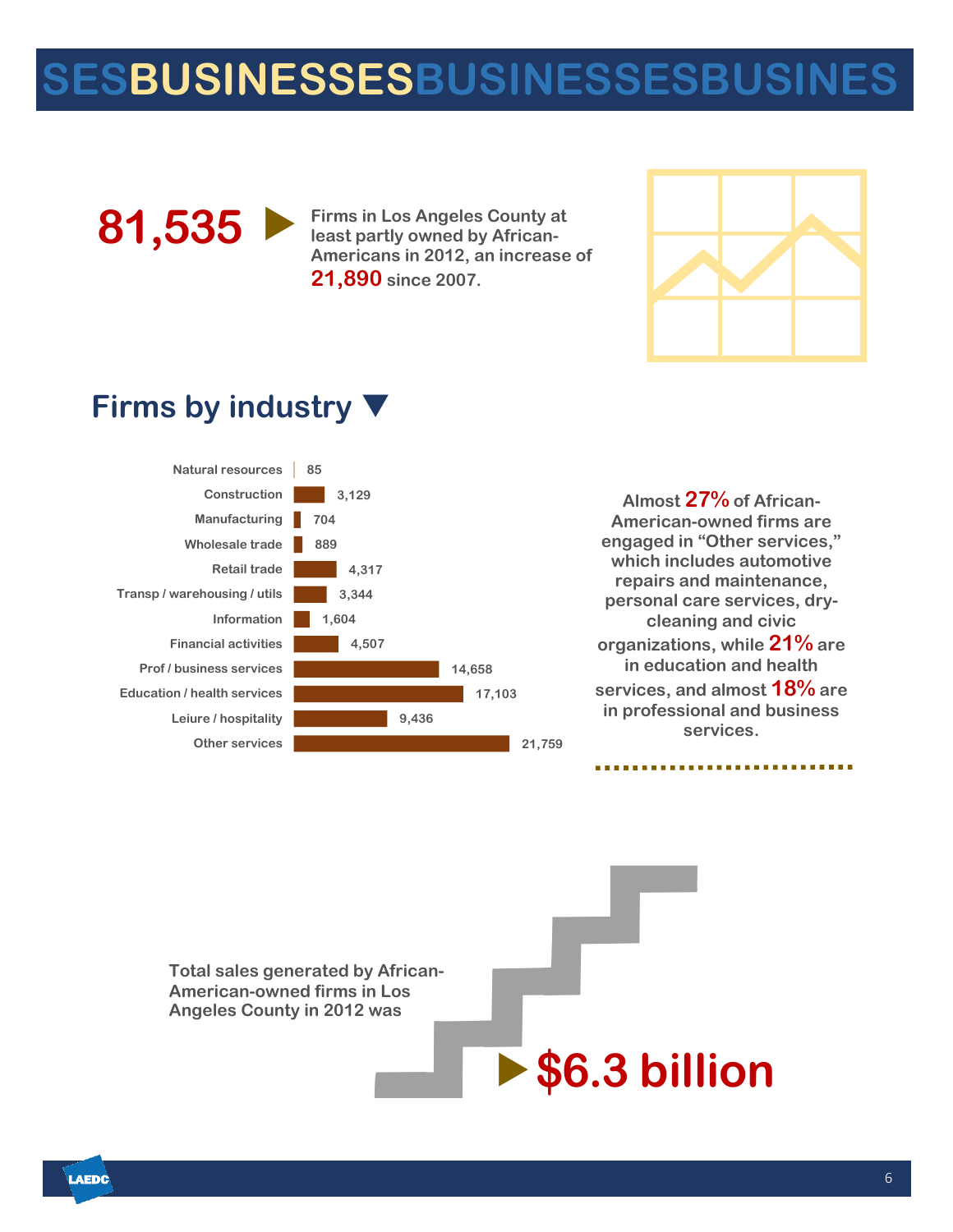# **SESBUSINESSESBUSINESSESBUSINES**

### **Top industries by sales**



#### **Economic impact**

**The economic impact in Los Angeles County of African-American-owned firms in 2012 was**

### **\$11.8 billion**

**in economic output (or revenues for local firms), supporting 96,900 jobs in Los Angeles County with total labor income of \$4.9 billion and federal, state and local tax revenues of \$1.9 billion.**

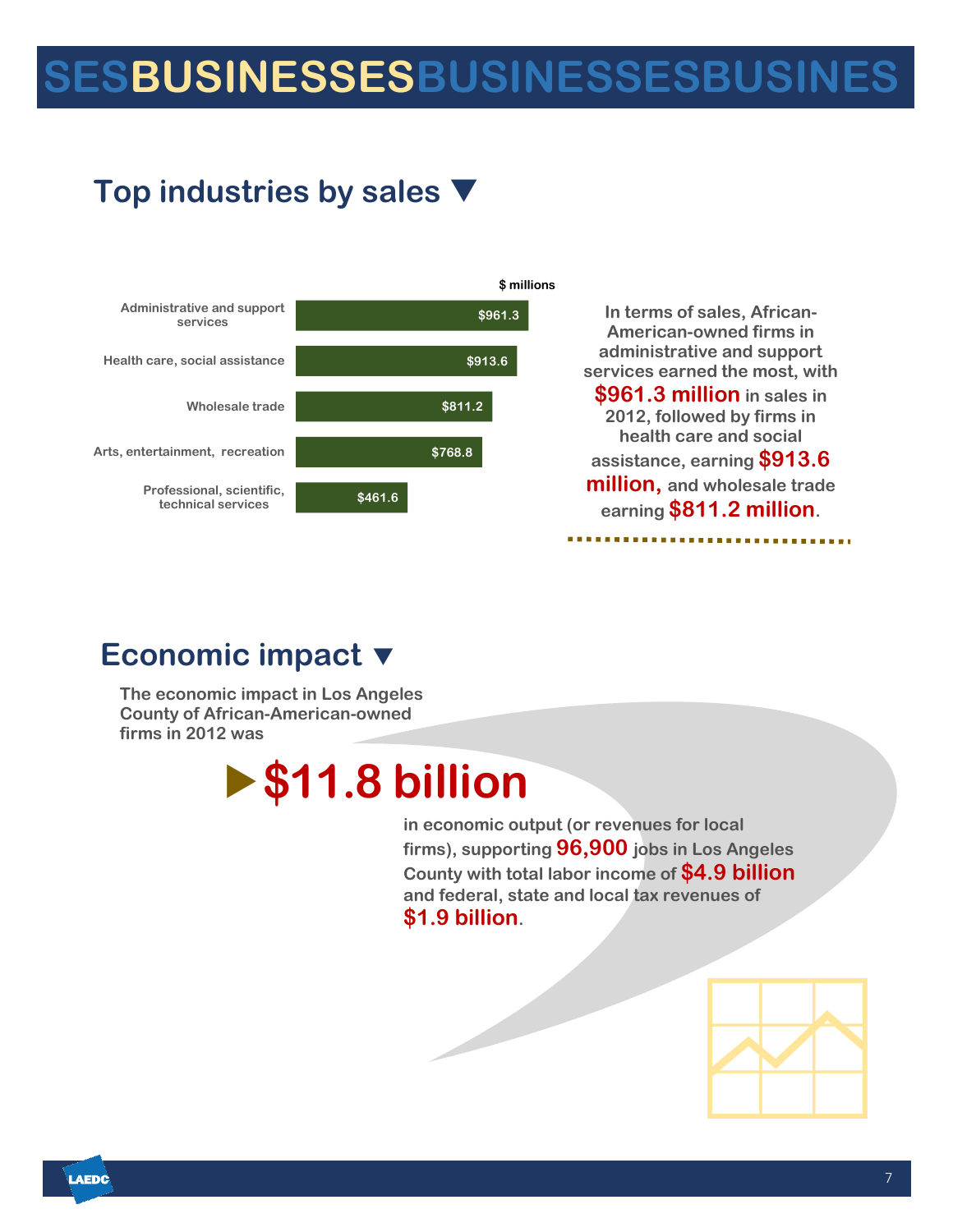### **ANSSBALOANSSBALOANSSBALOANSS**



**The Small Business Association (SBA) assists small businesses by guaranteeing loans. Loans fall into two categories: (i) 504 loans which are used to purchase capital, and** 

**(ii) 7(a) loans which are offered for a variety of expenses.** 

**Total value of 7(a) loans granted to African-American-owned businesses in Los Angeles County between 2014 and 2016**

### **\$42.9 million**

**Two-thirds of 7(a) loans were granted to existing businesses, the remainder to new firms.**



**Health care and professional and technical services were the most prominent industries among African-American 7(a) lendees.** 

#### **Community Advantage**

**Community Advantage is a relatively new program created by the SBA in order to provide managerial and technical advice, as well as access to credit on reasonable terms, to small businesses in underserved markets.**

**African-American-owned firms in Los Angeles County received Community Advantage loans totaling over \$1 million between 2014 and 2016, an average of \$113,000 per loan.**  

**LAEDC**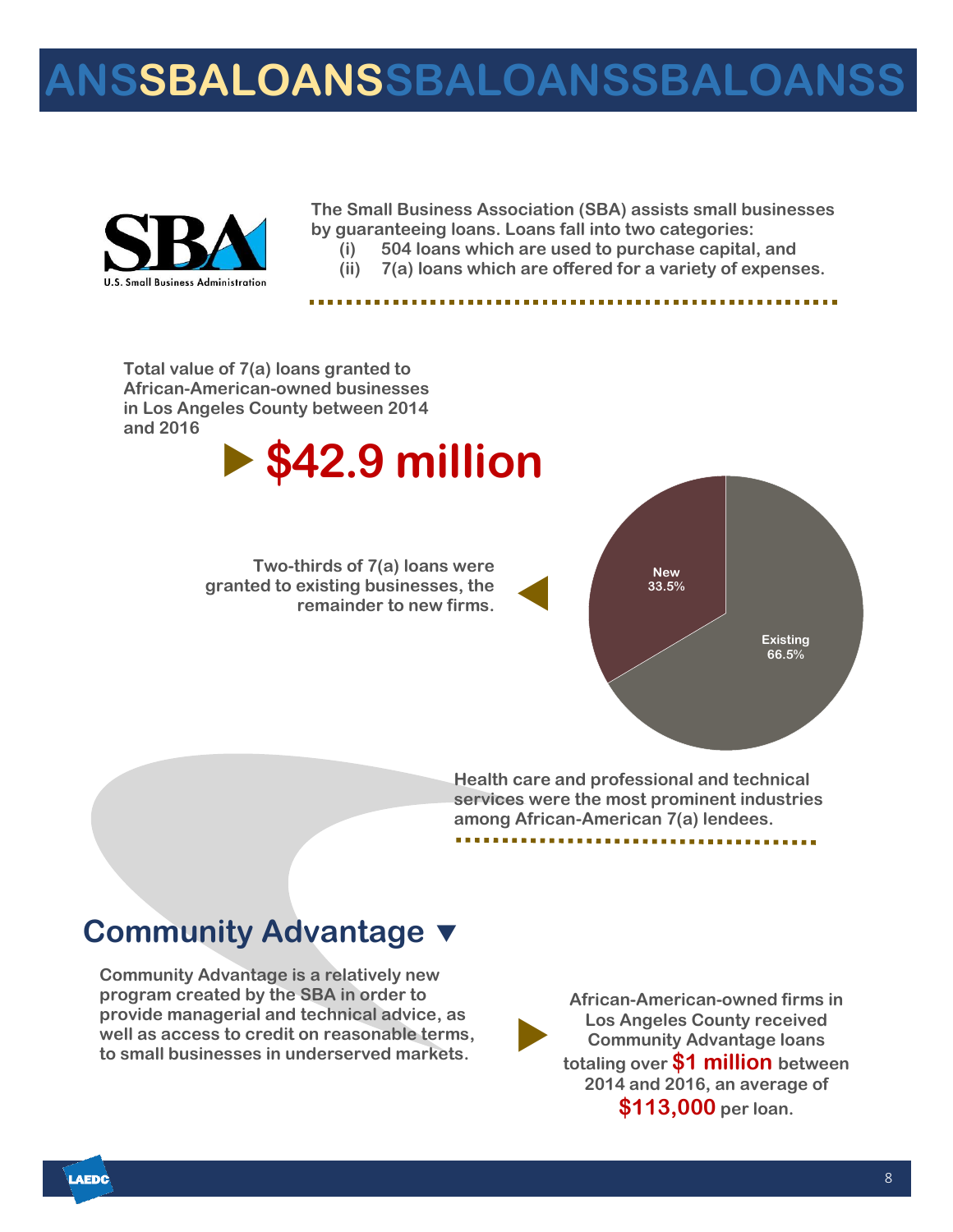### **ESSOURCESSODATADAMETHODSMET**

**Demographic data on pages 2 through 5 were derived from the U.S. Census Bureau's American Community Survey oneyear estimates for Los Angeles County, 2014.**

**Household expenditure data was derived from the U.S. Census Bureau's 2014 Consumer Expenditure Survey for the western region.**

**Data for African-American-owned businesses on pages 6 and 7 were derived from the U.S. Census Bureau's 2012 Survey of Business Owners.**

**SBA data presented on page 8 was provided by the SBA.**

**Economic impacts on pages 4 and 7 were estimated using IMPLAN with 2014 model data for Los Angeles County and are expressed in current dollars. As the sample of household expenditures and business revenues attributed to African-Americans is a relatively small share of the overall values for Los Angeles County, it was assumed that there would be no overlap between direct, indirect and induced impacts.** 

**HOD**